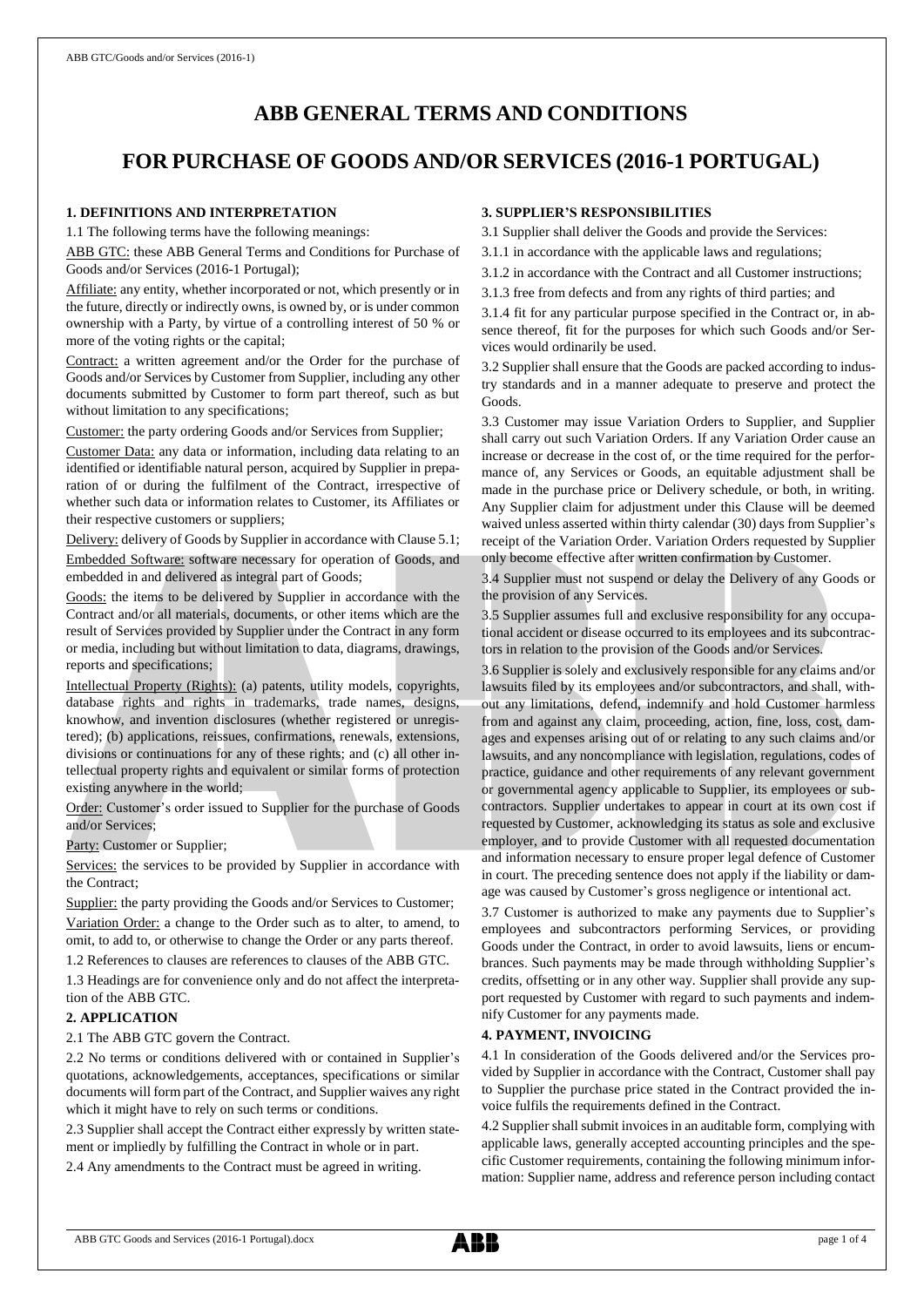details; invoice date; invoice number; Order number and Supplier number; address of Customer; quantity; specification of Goods and/or Services; price (total amount invoiced); currency; tax or VAT amount; tax or VAT number; Authorized Economic Operator and/or Approved Exporter Authorization number and/or other customs identification number, if applicable; payment terms as agreed.

4.3 Invoices must be sent to the billing address specified in the Contract.

4.4 Customer will reimburse expenses only at cost and to the extent agreed in writing.

4.5 Services charged on the basis of hourly rates require written confirmation of Supplier's time sheets by Customer. Supplier shall submit such time sheets to Customer for confirmation as may be instructed by Customer but latest together with any related invoice. Confirmation of time sheets cannot be construed as acknowledgement of any claims. Customer is not obliged to pay invoices based on time sheets which are not confirmed by Customer in writing.

4.6 Customer reserves the right to set off or withhold payment for Goods and/or Services not provided in accordance with the Contract.

#### **5. DELIVERY, PERFORMANCE OF SERVICES**

5.1 Unless agreed otherwise in the Contract, the Goods shall be delivered in accordance with INCOTERMS 2010 FCA, to the place defined in the Contract or, if no such place has been defined, to Customer's place of business.

5.2 The Services shall be provided at the place specified in the Contract or, if no such place has been specified, at Customer's place of business.

5.3 Supplier shall provide no later than at the time of acceptance of the Contract the following minimum information: number of packages and contents, the customs tariff numbers of the country of consignment, and the countries of origin for all Goods. For controlled Goods, the relevant national export control numbers must be indicated and, if the Goods and/or Services are subject to U.S. export regulations, the U.S. Export Control Classification Numbers (ECCN) or classification numbers of the International Traffic in Arms Regulations (ITAR) must be specified. Proofs of preferential origin as well as conformity declarations and marks of the country of consignment or destination are to be submitted without being requested; certificates of origin upon request. Supplier shall state the Order number on all invoices (in particular but not limited to commercial, pro forma or customs invoices).

5.4 The Goods shall be delivered, and Services shall be provided during Customer's business hours unless otherwise requested by Customer.

5.5 Upon Delivery, Supplier (or its appointed carrier) shall provide Customer a delivery note and any other required export and import documents not mentioned in Clause 5.3. If Customer has approved partial delivery, such delivery note shall also include the outstanding balance.

5.6 Ownership of the Goods passes to Customer at Delivery. To the extent that the Goods contain Embedded Software, ownership of such Embedded Software will not passto Customer, but Supplier shall grant, or – as applicable – shall procure that the third party owner grants, Customer and all users a worldwide, irrevocable, perpetual, transferable, non-exclusive, royalty-free right to use the Embedded Software as integral part of such Goods and/or for servicing either of them.

#### **6. ACCEPTANCE**

6.1 Delivery of Goods or provision of Services may not be deemed to be acceptance of such Goods or Services by Customer. Customer shall have reasonable time to inspect or test the Goods and/or Services and to report any defects to Supplier. If a defect in the Goods and/or Services was not reasonably detectable during the inspection, Customer shall have reasonable time to provide notice of such defect after it has become apparent and/or to reject the Goods/Services.

6.2 The Parties may agree on a certain acceptance procedure, in which case acceptance will be subject to Customer's written acceptance statement. Supplier shall inform Customer in writing within a reasonable time period in advance when the Goods and/or Services are ready for acceptance.

6.3 Customer may enforce any remedy defined in the Contract for any rejected Goods or Services.

## **7. DELAY**

If the Delivery of Goods or the provision of Services does not comply with the agreed date(s), Customer may:

7.1 terminate the Contract in whole or in part;

7.2 refuse any subsequent delivery of the Goods or provision of the Services;

7.3 recover from Supplier any expenses reasonably incurred by Customer in obtaining the Goods and/or Services in substitution from another supplier;

7.4 claim damages for any cost, loss, expenses and liquidated damages incurred by Customer which are attributable to Supplier's delay; and

7.5 claim liquidated damages as agreed in the Contract.

## **8. WARRANTY AND REMEDIES**

8.1 Supplier warrants that the Goods and/or Services comply with the Contract, including but without limitation to Supplier's responsibilities as defined in Clause 3.1.

8.2 Supplier warrants that the Goods are new and unused at the date of Delivery and remain free from defects during the warranty period.

8.3 The warranty period is twenty four (24) months from Delivery.

8.4 In case of breach of any warranty which is not remedied within forty eight (48) hours from Customer's notification, or in case of any other breach of the Contract, Customer is entitled to enforce any or more of the following remedies at its discretion and at Supplier's expense:

8.4.1 to give Supplier another opportunity to carry out any additional work necessary to ensure that the Contract is fulfilled, and/or to obtain prompt repair or replacement of the defective Goods and/or Services;

8.4.2 to carry out (or to instruct a third party to carry out) any additional work necessary to make the Goods and/or Services comply with the Contract;

8.4.3 to refuse any further Goods and/or Services;

8.4.4 to claim such damages as may have been sustained by Customer as a result of Supplier's breach of the Contract;

8.4.5 to terminate the Contract; in such event Customer has no obligation to compensate Supplier, and, at Customer's option, Supplier shall pay back to Customer any remuneration received from Customer for the Goods and/or Services and take back the Goods at Supplier's own cost and risk.

8.5 In case of a breach of any warranty, the entire warranty period shall be restarted for the defective Goods/Services from the date the remediation is completed to Customer's satisfaction.

8.6 The rights and remedies available to Customer under the Contract are cumulative and are not exclusive of any rights or remedies available at law or in equity.

#### **9. INTELLECTUAL PROPERTY**

9.1 Subject to Clause 9.2, Supplier hereby grants Customer, or undertakes to procure that Customer is granted, a worldwide, irrevocable, transferable, non-exclusive, royalty-free license to use the Intellectual Property Rights in the Goods, including Embedded Software, if any.

9.2 Supplier herewith assigns to Customer full ownership rights in any Intellectual Property in Goods resulting from the Services. Supplier further agrees, upon Customer's request and at its cost, to take all further steps necessary to perfect Customer's ownership to the Intellectual Property.

9.3 Intellectual Property Rights in any Goods created by or licensed to Supplier prior or outside a Contract (Pre-Existing IPR) will remain vested in Supplier (or the third party owner). To the extent that Pre-Existing IPR are embedded in any Goods resulting from the Services,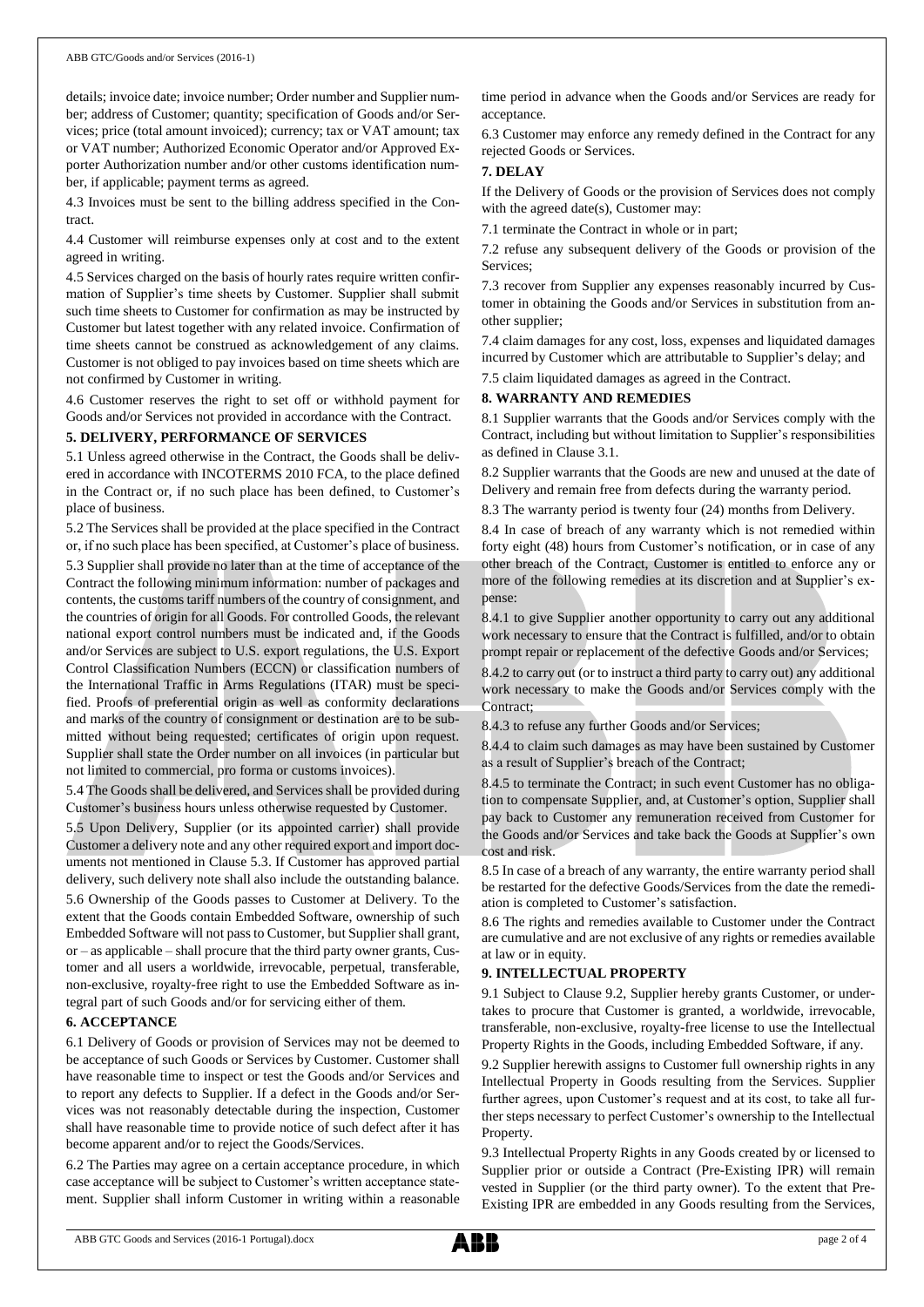Supplier grants, or undertakes to procure that the third party owner grants, Customer and its Affiliates a worldwide, irrevocable, transferable, non-exclusive, royalty-free license to use the Pre-Existing IPR as part of such Goods, including the right to improve, develop, market, distribute, sublicense or otherwise use such Pre-Existing IPR.

9.4 Supplier must specify in writing and prior to Delivery all open source software contained in or used by Embedded Software, if any, and request Customer's written approval. Supplier agrees to replace at its own cost any open source software components rejected by Customer with software of at least the same quality and functionality.

9.5 If any claim is made against Customer that Supplier's Goods and/or Services infringe a third party's Intellectual Property Rights, Supplier shall at its cost, but at Customer's discretion (i) procure for Customer and Customer's clients, as the case may be, the right to continue using the Goods and/or Services; (ii) modify the Goods and/or Services so they cease to be infringing; or (iii) replace the Goods and/or Services by non-infringing equivalents. Otherwise, Customer is entitled to terminate the Contract and to reclaim all sums which it has paid to Supplier thereunder.

#### **10. COMPLIANCE, INTEGRITY**

10.1 Supplier shall provide the Goods and/or Services in compliance with all relevant laws, regulations, and codes of practice.

10.2 Supplier and its subcontractors must comply with the ABB Lists of Prohibited and Restricted Substances and with the reporting and other requirements regarding Conflict Minerals made available under **[www.abb.com](http://www.abb.com/) – Supplying – Material Compliance** or otherwise and shall provide Customer with documents, certificates and statements as requested. Any statement made by Supplier to Customer (whether directly or indirectly) with regard to materials used for or in connection with the Goods and/or Services will be deemed to be a representation under the Contract.

10.3 Supplier represents and warrants that it is and will remain fully compliant with all applicable trade and customs laws, regulations, instructions, and policies, including, but not limited to, satisfying all necessary clearance requirements, proofs of origin, export and import licenses and exemptions from, and making all proper filings with appropriate governmental bodies and/or disclosures relating to the provision of services, the release or transfer of goods, hardware, software and technology.

10.4 No material or equipment included in or used for the Goods and/or Services must originate from any company or country listed in any relevant embargo issued by the authority in the country where the Goods and/or Services will be used or an authority otherwise having influence over the equipment and material forming part of the Goods and/or Services. If any of the Goods and/or Services are or will be subject to export restrictions, it is Supplier's responsibility to promptly inform Customer in writing of the particulars of such restrictions.

10.5 Both Parties warrant that each will not, directly or indirectly, and that each has no knowledge that other persons will, directly or indirectly, make any payment, gift or other commitment to its customers, to government officials or to agents, directors and employees of each Party, or any other party in a manner contrary to applicable laws (including but not limited to the U. S. Foreign Corrupt Practices Act, the UK Bribery Act 2010 and, where applicable, legislation enacted by member states and signatories implementing the OECD Convention Combating Bribery of Foreign Officials), and shall comply with all relevant laws, regulations, ordinances and rules regarding bribery and corruption. Nothing in the Contract will render either Party or any of its Affiliates liable to reimburse the other for any such consideration given or promised.

10.6 Supplier herewith acknowledges and confirms that Supplier has received a copy of ABB's Code of Conduct and ABB's Supplier Code of Conduct or has been provided information on how to access both ABB Codes of Conduct online under **[www.abb.com/Integrity](http://www.abb.com/Integrity)**. Supplier agrees to perform its contractual obligations in accordance with both ABB Codes of Conduct.

10.7 Any violation of an obligation contained in this Clause 10 is a material breach of the Contract and entitles the other Party to terminate the Contract with immediate effect and without prejudice to any further rights or remedies available thereunder or at law. Notwithstanding anything to the contrary in the Contract, Supplier shall, without any limitations, indemnify and hold harmless Customer for all liabilities, damages, cost or expenses incurred as a result of any such violation and termination of the Contract, or arising from export restrictions concealed by Supplier.

## **11. CONFIDENTIALITY, DATA SECURITY, DATA PROTECTION**

11.1 Supplier shall keep in strict confidence all Customer Data and any other information concerning Customer's or its Affiliates' business, their products and/or their technologies which Supplier obtains in connection with the Goods and/or Services to be provided (whether before or after acceptance of the Contract). Supplier shall restrict disclosure of such confidential material to such of its employees, agents or subcontractors or other third parties as need to know the same for the purpose of the provision of the Goods and/or Services to Customer. Supplier shall ensure that such employees, agents, subcontractors or other third parties are subject to and comply with the same obligations of confidentiality as applicable to Supplier and will be liable for any unauthorized disclosures.

11.2 Supplier shall apply appropriate safeguards, adequate to the type of Customer Data to be protected, against the unauthorised access or disclosure of Customer Data and protect such Customer Data in accordance with the generally accepted standards of protection in the related industry, or in the same manner and to the same degree that it protects its own confidential and proprietary information – whichever standard is higher. Supplier may disclose confidential information to Permitted Additional Recipients (which means Supplier's authorised representatives, including auditors, counsels, consultants and advisors) provided always that (i) such information is disclosed on a strict need-to-know basis, and (ii) such Permitted Additional Recipients sign with Supplier a confidentiality agreement with terms substantially similar hereto or, where applicable, are required to comply with codes of professional conduct ensuring confidentiality of such information.

11.3 Supplier must not (i) use Customer Data for any other purposes than for providing the Goods and/or Services, or (ii) reproduce the Customer Data in whole or in part in any form except as may be required by the respective contractual documents, or (iii) disclose Customer Data to any third party, except to Permitted Additional Recipients or with the prior written consent of Customer.

11.4 Supplier shall install and update at its own cost required adequate virus protection software and operating system security patches for all computers and software utilized in connection with providing the Goods and/or Services.

11.5 Supplier shall inform Customer without delay about suspicion of breaches of data security or other serious incidents or irregularities regarding any Customer Data.

11.6 Supplier agrees that Customer is allowed to provide any information received from Supplier to any Affiliate of Customer. Supplier shall obtain in advance all necessary approval or consent for Customer to provide such information to Customer's Affiliates if such information is confidential for any reason or subject to applicable data protection or privacy laws and regulations.

#### **12. LIABILITY AND INDEMNITY**

12.1 Without prejudice to applicable mandatory law, Supplier shall, without any limitations, indemnify and hold harmless Customer for all liabilities, damages, cost, losses or expenses incurred by Customer as a result of Supplier's breach of the Contract. Supplier shall, without any